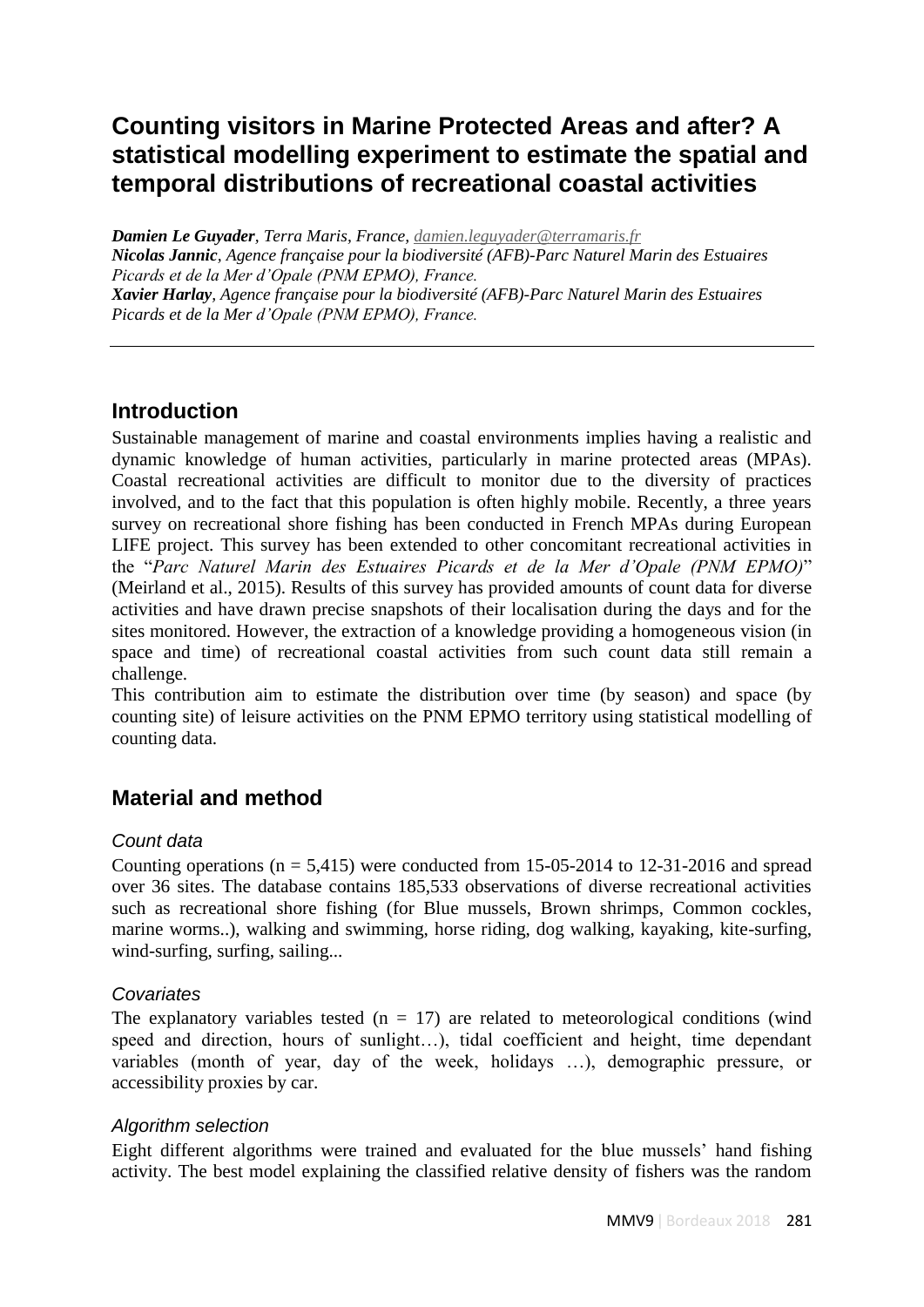forest algorithm (Breiman, 2001). This algorithm was selected for modelling the other activities.

#### *Modelling*

We performed repeated  $(n = 3)$  k-fold  $(k = 10)$  cross validations (Hastie et al., 2009) on data divided in a training set (80% of data) and in a test set (20%).

In order to reduce the risk of error in the statistical models, criteria of null variance (or near zero variance) and criteria of multi-collinearity between co-variables (threshold  $> 0.75$ ) were checked and corrected (Zuur et al., 2010). To account for unbalanced multi-class problems (Wang and Yao, 2012), the class distribution was modified by the up-sampling method.

A random forest model is fitted for each activity ( $n = 22$ ). Each model aims to minimize the multi-class logloss index.

#### *Models evaluation*

The importance of explanatory variables is identified for each model. In addition, each model is evaluated with the Area Under the Curve (AUC) value. The training set AUC ranges from 0.57 for the aquatic hiking activity to 0.9 for the marine plants shore fishing.

#### *Estimates of the spatial and temporal distribution*

A matrix (866,448 rows) is created to associate each co-variable ( $n = 17$ ) with each activity  $(n = 22)$ , with each site  $(n = 36)$  and with each day (from 01/01/2014 to 31/12/2016). Relative abundance classes are then predicted for each activity. The observed median relative abundance for each class and for each activity is assessed and associated with the estimates. Finally, daily abundances and associated median absolute deviation (MAD) are summed by season and then averaged over the three years, for each site and for each activity.

# **Results**

The spatial distribution of abundance for each leisure activity, for each site and for each day of the period between 01/01/2014 and 31/12/2016, is modelled using 22 statistical models. These models can be considered with a good predictive quality (median  $AUC = 0.75$ ). The mean spatial distribution (by season) of abundance is mapped for each of these activities (*e.g*. Figure 1). A measure of the uncertainty of the results is also proposed.